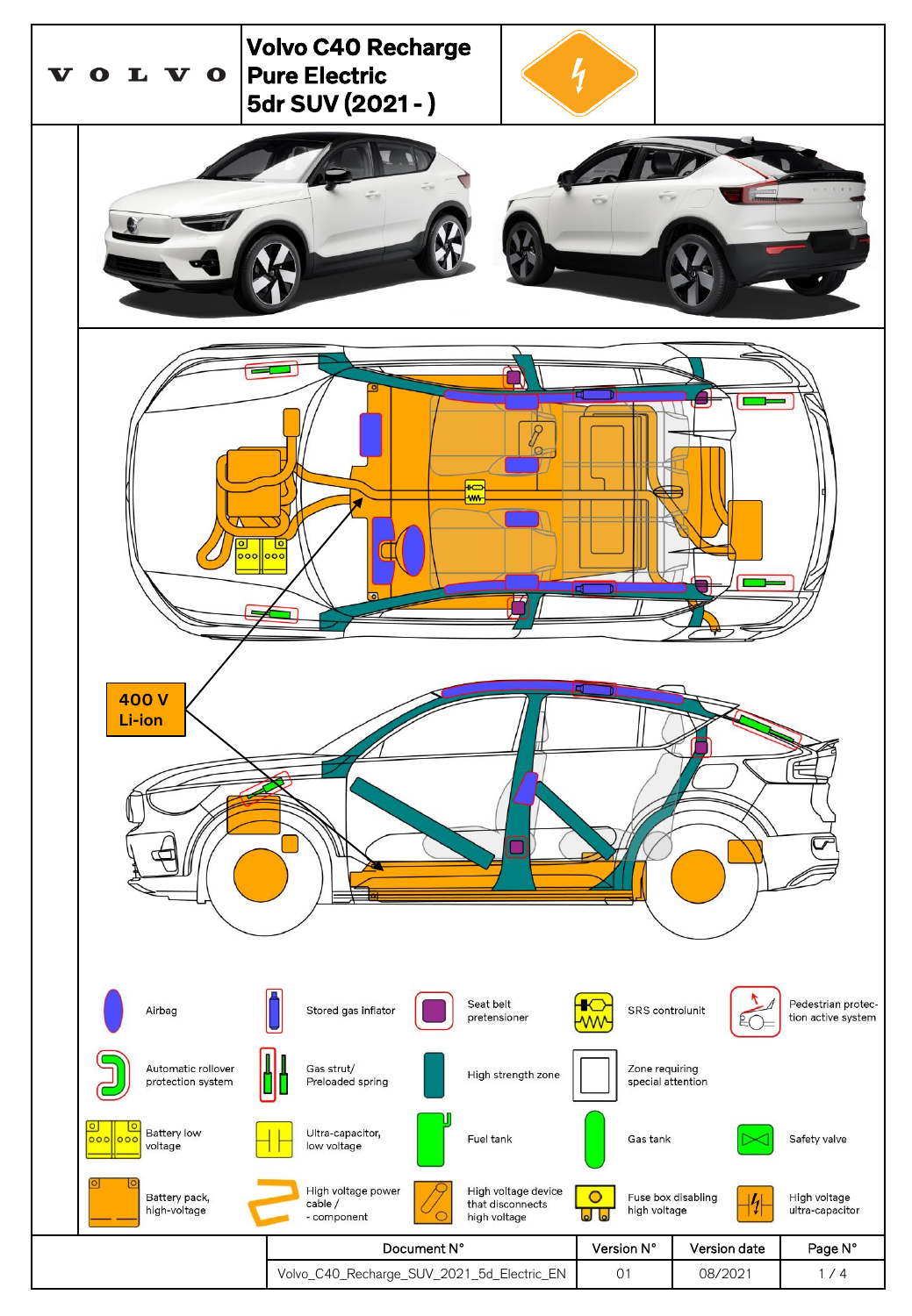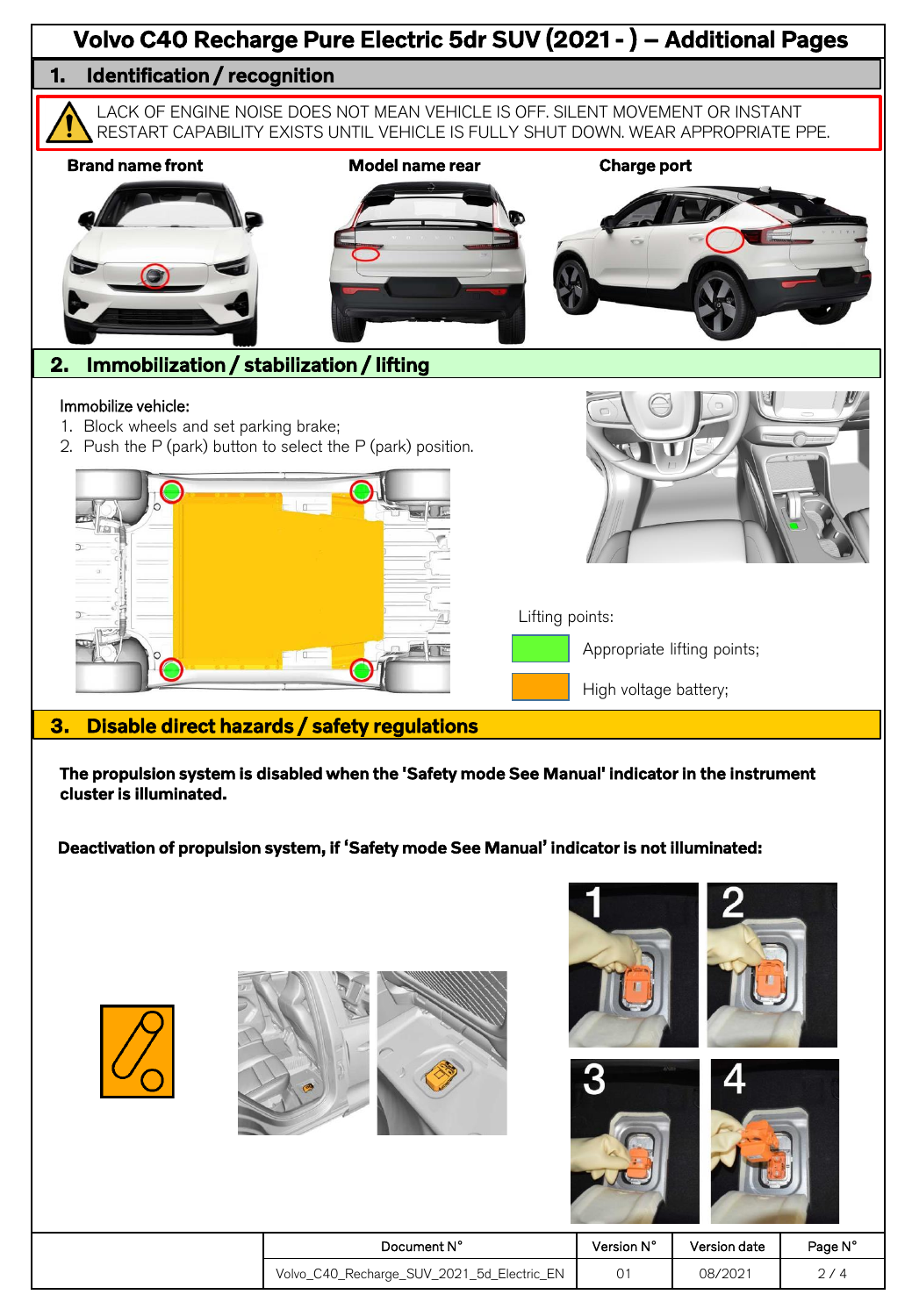## Volvo C40 Recharge Pure Electric 5dr SUV (2021 - ) – Additional Pages Disconnect 12 Volt battery







## Safety regulations:



- Always assume the vehicle is powered, even if it is silent!
- Make sure that the vehicle is immobilized and the propulsion system is deactivated;
- Never touch, cut, or open any orange high voltage power cable or high voltage component;
- In case of a collision with airbag deployment and/or seat belt pretensioner activation, the propulsion
- system will be disabled. The restraint systems are still active.

## 4. Access to the occupants